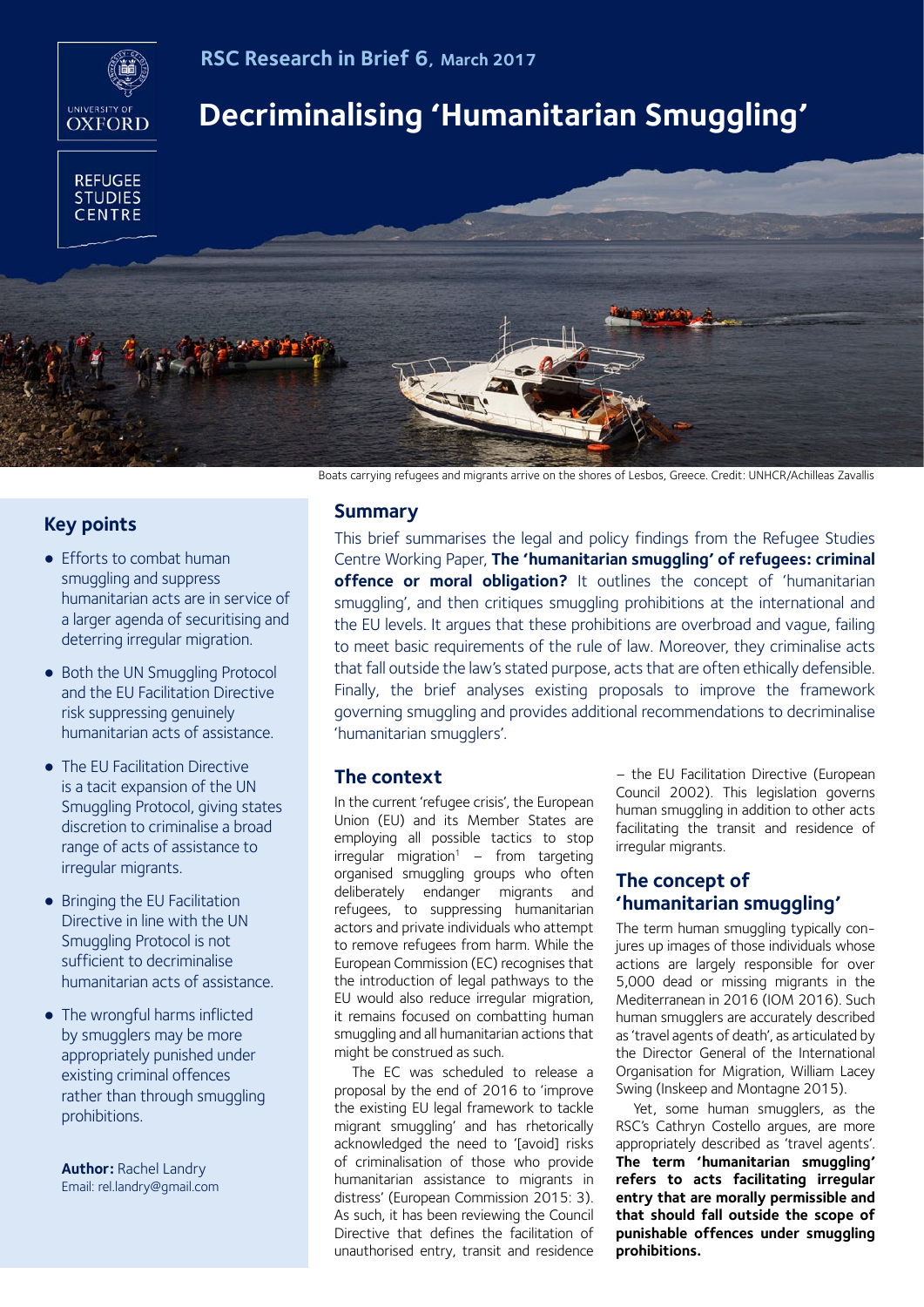For example, in October 2015 Rob Lawrie, a 49-year-old British man, was moved by the pleas of a desperate father and attempted to smuggle a four-year-old Afghan girl from the abhorrent conditions of the 'Calais Jungle' to the home of her relatives in the UK. Lawrie was apprehended by the French authorities, charged with human smuggling, and faced up to five years in prison. While ultimately cleared of the charge due to the humanitarian nature of his act, the threat of criminalisation and trial led to immense regret over his compassionate act and to attempted suicide (Wilsher 2016).

A second example is the case of Salam Aldeen, co-founder of a volunteer rescue organisation operating off the coast of Greece, who in January 2016 was arrested on charges of human smuggling. Since co-founding Team Humanity in September 2015, Aldeen had responded to distress calls from approximately 200 boats with a total of approximately 10,000 refugees on board, seeking to uphold the duty to rescue at sea. Aldeen is now unable to leave Greece, is required to check in weekly with the Greek authorities, and faces up to ten years in prison (The Observatory 2016).

'Humanitarian smuggling', and the risks involved with engaging in morally blameless, praiseworthy or even morally obligatory acts, is not new. It has a long distinguished history, from the smuggling of slaves via the Underground Railroad in the United States, to the rescue of Danish Jews during World War II, to the rescue by Cap Anamur, an Italian humanitarian organisation, of migrants in distress at sea in 2004.

**'Humanitarian smuggling' encompasses a spectrum of morally complex acts, ranging from the morally blameless, like removing a young refugee from potentially dangerous conditions, to the morally imperative, like rescuing thousands in immediate peril at sea.**

## **Legal deficiencies**

In anticipation of the release of the EC's report on the EU Facilitation Directive, recent analyses of the directive have suggested that, at a minimum, it should be revised to more closely resemble the 2000 United Nations Protocol Against the Smuggling of Migrants by Land, Sea and Air (UN Smuggling Protocol). The authors of a 2016 report commissioned by the European Parliament (EP) argue that the Directive suffers from an 'implementation gap' in several areas, including the threshold of what constitutes an act of smuggling and the possibility of a humanitarian defence (Carrera et al. 2016: 10).



Refugees and migrants arrive in Catania, Sicily, after being rescued at sea. Credit: UNHCR/Iosto Ibba

However, over and above this 'implementation gap', the Facilitation Directive is more appropriately described as a *tacit expansion* of the already misguided UN Smuggling Protocol. **Recommendations to amend the Facilitation Directive must not only take into account the Directive's deficiencies, but also the Smuggling Protocol's shortcomings.**

#### **UN Smuggling Protocol**

The UN Smuggling Protocol establishes the threshold for what constitutes criminal smuggling based upon the element of gain. Gain is defined as obtaining, 'directly or indirectly, a financial or other material benefit' (United Nations 2000: 2, Article 3). The gain threshold acts as a for-profit/humanitarian binary intended to exclude those who provide humanitarian assistance to migrants from the provisions of the protocol.

This gain threshold was:

*included in order to emphasise that the intention was to include the activities of organised criminal groups acting for profit, but to exclude the activities of those who provided support to migrants for humanitarian reasons or on the basis of close family ties* (UNODC 2006: 469).

Actions for gain and those for humanitarian reasons are thus portrayed as mutually exclusive. **This for-profit/ humanitarian binary is problematic, however, as it rests on the premise that acts for gain cannot be humanitarian.** An organisation could conceivably act based on 'humanitarian reason' but also be compensated for doing so. If Aldeen, for example, earned a fair salary rather than acting as a volunteer, his actions might be interpreted as simultaneously humanitarian and for gain.

In theory, the gain threshold should be reinforced by the Smuggling Protocol's focus on transnational organised crime. The Scope of Application outlined in Article 4 states that the Protocol is limited to offences that are 'transnational in nature and involve an organised criminal group' (United Nations 2000: 3). Yet, the inclusion of the 'transnational' and 'organised crime' elements are optional in the Protocol's transposition into national law. The 'Legislative Guide for the implementation of the Smuggling Protocol' states that '[i]n the case of smuggling of migrants, domestic offences should apply even where transnationality and the involvement of organised criminal groups does not exist or cannot be proved' (UNODC 2004: 333).

The Smuggling Protocol thus not only rests on a problematic humanitarian/for-profit binary, but the discretion given to states in transposing the Protocol into national legislation permits the creation of laws that risk criminalising individuals who are not part of transnational organised criminal groups.

### **EU Facilitation Directive**

The EU Facilitation Directive can be understood as a tacit expansion of the UN Smuggling Protocol. It sanctions a wide range of acts of assistance to irregular migrants, including not only the facilitation of irregular entry, but also of irregular transit and residence. As it pertains to the facilitation of entry and transit, the Directive stipulates that Member States:

*shall adopt appropriate sanctions on: any person who intentionally assists a person who is not a national of a Member State to enter, or transit across, the territory of a Member State in breach of the laws of the State concerned on the entry or transit of aliens* (European Council 2002: 17, Article 1.1a).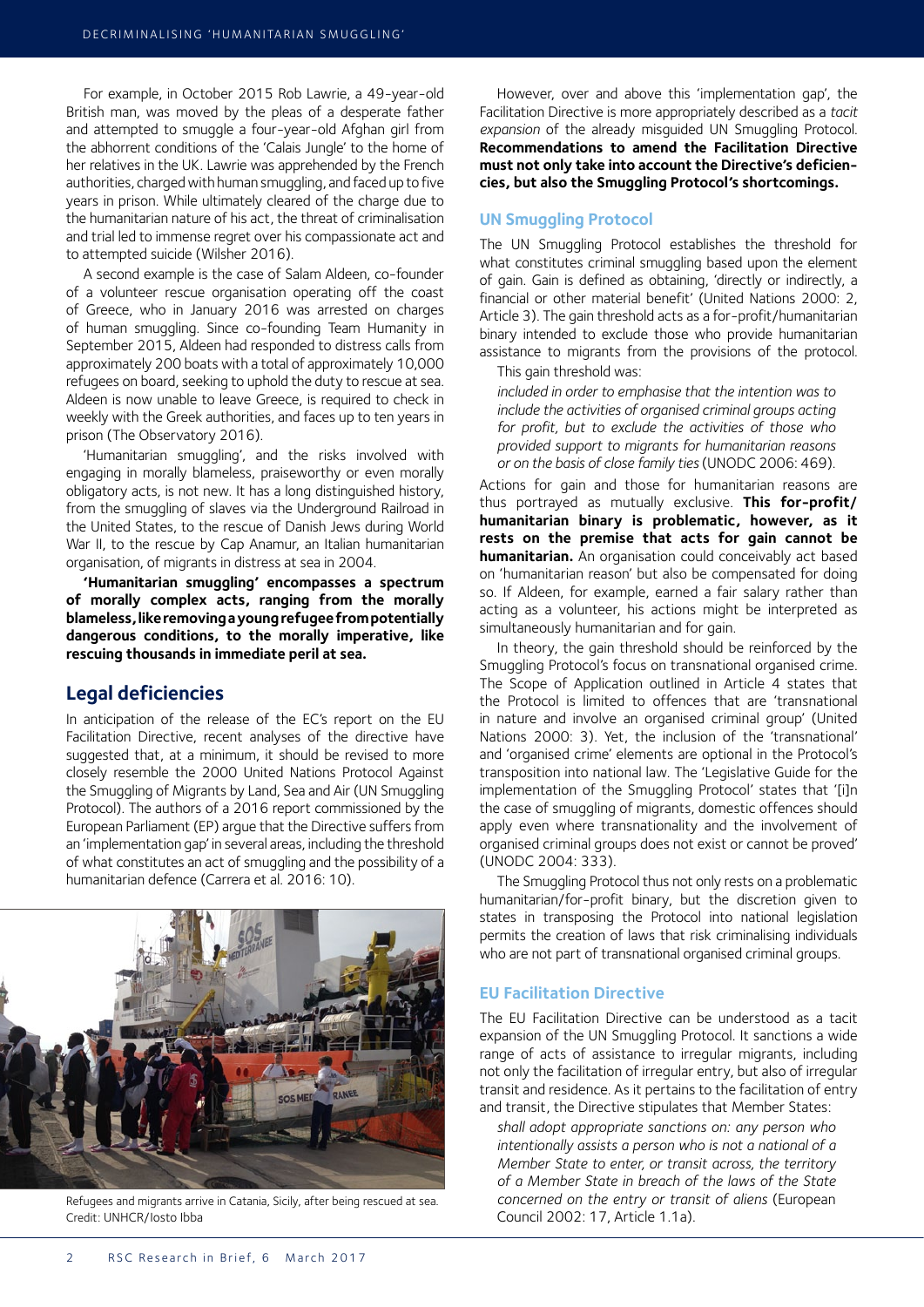Unlike the Smuggling Protocol, the Facilitation Directive does not include a gain threshold for the facilitation of irregular entry, nor does it purport to target transnational organised crime.

The Facilitation Directive does, however, include an optional safeguard for those whose assistance of entry or transit is humanitarian in nature: '[a]ny Member State may decide not to impose sanctions…where the aim of the behaviour is to provide humanitarian assistance to the person concerned' (European Council 2002: 17). This safeguard, known as the 'humanitarian clause', provides Member States with the possibility to exempt those like Lawrie and Aldeen from criminalisation.

Most Member States have transposed the Directive expansively, permitting the criminalisation of a broad range of individuals facilitating irregular entry. According to a report by the Fundamental Rights Agency, **in 2014** 

**the optional 'humanitarian clause' had been explicitly transposed at the national level in only eight Member States**. The range of the exemptions includes prohibiting the punishment of assistance to family members in Austria, to preventing sanctions against those who act on behalf of a volunteer organisation dedicated to assisting asylum seekers in the UK and Ireland, to not punishing assistance arising out of unforeseen circumstances, like emergency or rescue, in Lithuania (FRA 2014: 10).

While a humanitarian exemption could theoretically resolve the deficiency of the for-profit/humanitarian binary established in the UN Smuggling Protocol, **the optional nature of the exemption ultimately permits the criminalisation of an overbroad spectrum of activity at the national level regardless of the element of gain**.

The UN Smuggling Protocol and the EU Facilitation Directive take distinct approaches to target smuggling. Yet, the fact that they risk criminalising humanitarian acts of assistance at the national level, albeit to different degrees and through different means, is evidence of the fact that both prohibitions are in service of the same goal – to deter irregular migration.

## **Recommendations**

Given the deficiencies in both the UN Smuggling Protocol and the EU Facilitation Directive to offer safeguards for those who provide humanitarian assistance to irregular migrants, how should the EU Facilitation Directive be revised? The first three recommendations below examine existing proposals. The final two consider additional possibilities in light of case law and the shortcomings in existing recommendations. These recommendations are not necessarily mutually exclusive.

## **1) Mandatory exemption as defence against prosecution**

A common recommendation to prevent the criminalisation of 'humanitarian smugglers' is to make the humanitarian exemption in the EU Facilitation Directive mandatory (FRA 2014). A mandatory exemption, if properly drafted, would allow for those who engage in humanitarian acts of smuggling to have a successful defence against prosecution.

But, even if a humanitarian exemption ensured a successful defence, it is ultimately insufficient. The process of being charged with smuggling and threatened with prosecution is punishment itself for the individuals involved, acting as *de facto* criminalisation. In Lawrie's case, for example, the threat



The border between Austria and Hungary. Credit: UNHCR/Gordon Welters

of prosecution led to attempted suicide. Moreover, **the threat of prosecution reaches far beyond the accused and can have a tremendous deterrent effect on future humanitarian acts** (Carrera et al. 2016).

### **2) Exemption as a bar to prosecution**

Given the shortcomings of a humanitarian exemption as a defence, the EP-commissioned report concludes that the exemption should be a bar to prosecution. The report suggests that a bar would 'ensure that no investigation is opened and no prosecution is pursued against private individuals and civil society organisations assisting migrants for humanitarian reasons' (Carrera et al. 2016: 64).

A bar to prosecution would theoretically protect all individuals who provide humanitarian assistance from having any case brought against them. If properly drafted, all those providing humanitarian assistance would have a protected status. In practice, however, **a bar to prosecution is only effective where it is possible to clearly define the category protected by the status**. While it would be possible for this category to include family members of refugees or individuals working for humanitarian organisations, it would be more challenging to protect such a broad category as 'private individuals'.

Moreover, even if the group with protected status was clearly and unambiguously defined, there is no guarantee that it would operate effectively. Article 31 of the 1951 Convention Relating to the Status of Refugees commits not to punish presumptive refugees, yet in reality asylum seekers are still prosecuted for illegal entry in many states (Hathaway 2008).

## **3) Threshold of excessive gain**

The EP-commissioned report proposed that in addition to a humanitarian exemption as a bar to prosecution, the Facilitation Directive should amend the definition of facilitation of irregular entry and transit to incorporate a financial gain element in line with the Smuggling Protocol. The report states that this gain element, 'should be qualified to encompass only "unjust enrichment" or "unjust profit"', notably limiting this qualification to 'bona fide shopkeepers, landlords and businesses' (Carrera et al. 2016: 64). There is no question that if the Facilitation Directive were revised to incorporate a mandatory humanitarian exemption, in addition to adding the financial threshold, this element of gain should apply narrowly to excessive gain.